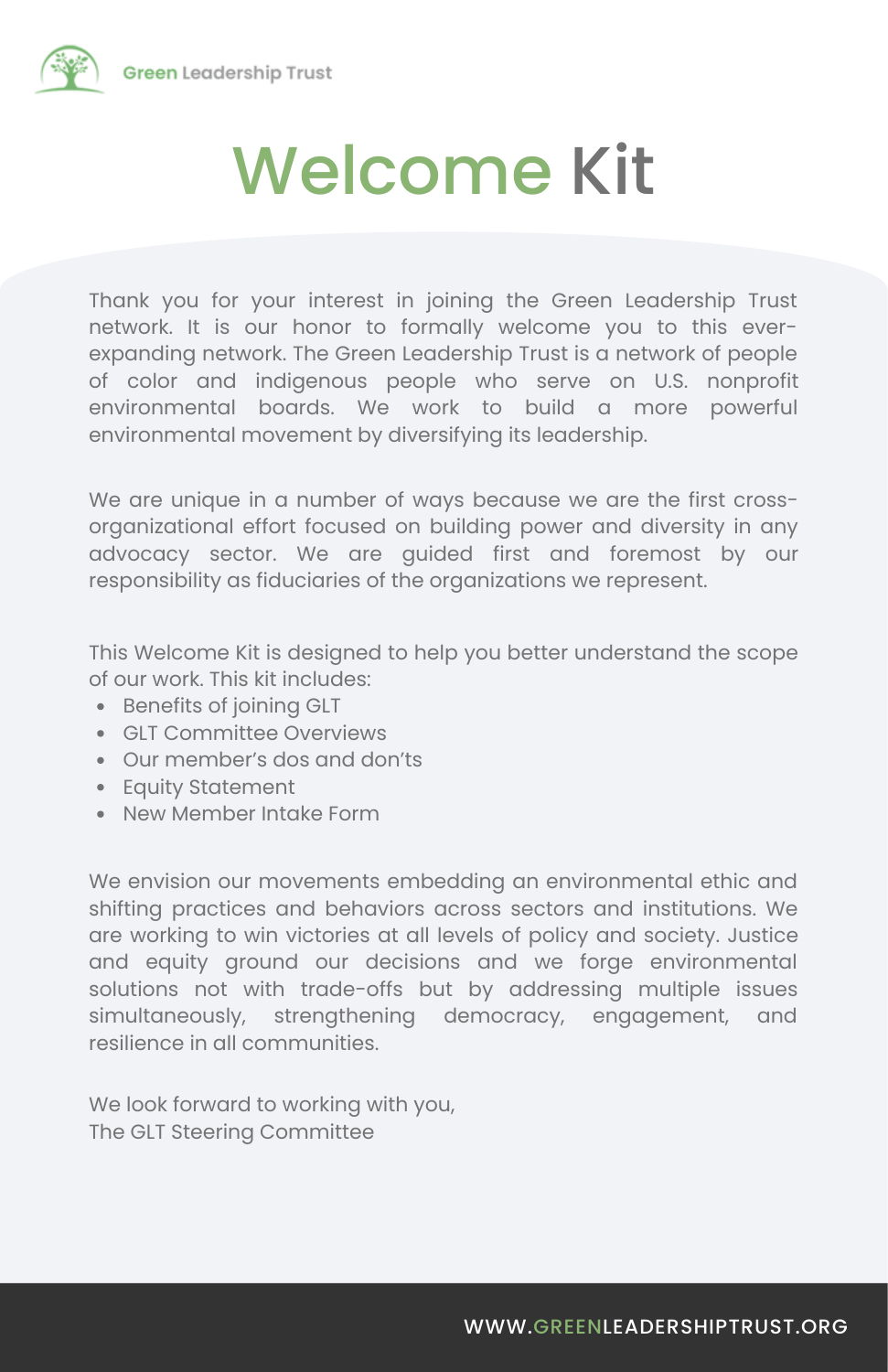

As a member of Green Leadership Trust, you will have an opportunity to personally contribute to achieving equity and justice in the environmental m

You will also enjoy the following benefits:

- Access to online resources and materials. Please reach out to Laura Morley for the
- password to our resource library, which contains templates, documents, and best
- practices related to diversity, equity, and inclusion. Email: lmorley@rabengroup.com
- Access to our network-wide listserv
- Access to information from leading environmental organizations, including quarterly
- updates from Green Group leadership meetings.
- Access to our monthly membership calls where members convene to discuss their work,
- our movement, and best practices. (Every second Tuesday of each month)
- Opportunities to speak at events, represent GLT at national meetings, and conferences
- Webinars on instructional topics (2 times a year)
- Special speakers via an online platform (1-2 times a year)
- Attendance to our Annual Retreat
- On-boarding Seminar for New Members

#### **Getting Involved**

We value our members' expertise and encourage you to take opportunities to share what you are working on or need assistance with. Our listserv provides direct access to all members and is a place to interact and learn from each other - ask questions and share successes. We also encourage you to volunteer as a speaker for the monthly membership call and to tune in to learn more about the work other members are doing.

We also encourage our members to join one of GLT's committees to help develop best practices and drive the good work that we do. Committee overviews continue on the next page. After you've reviewed them, please let Laura know if there is one in particular that you would like to join.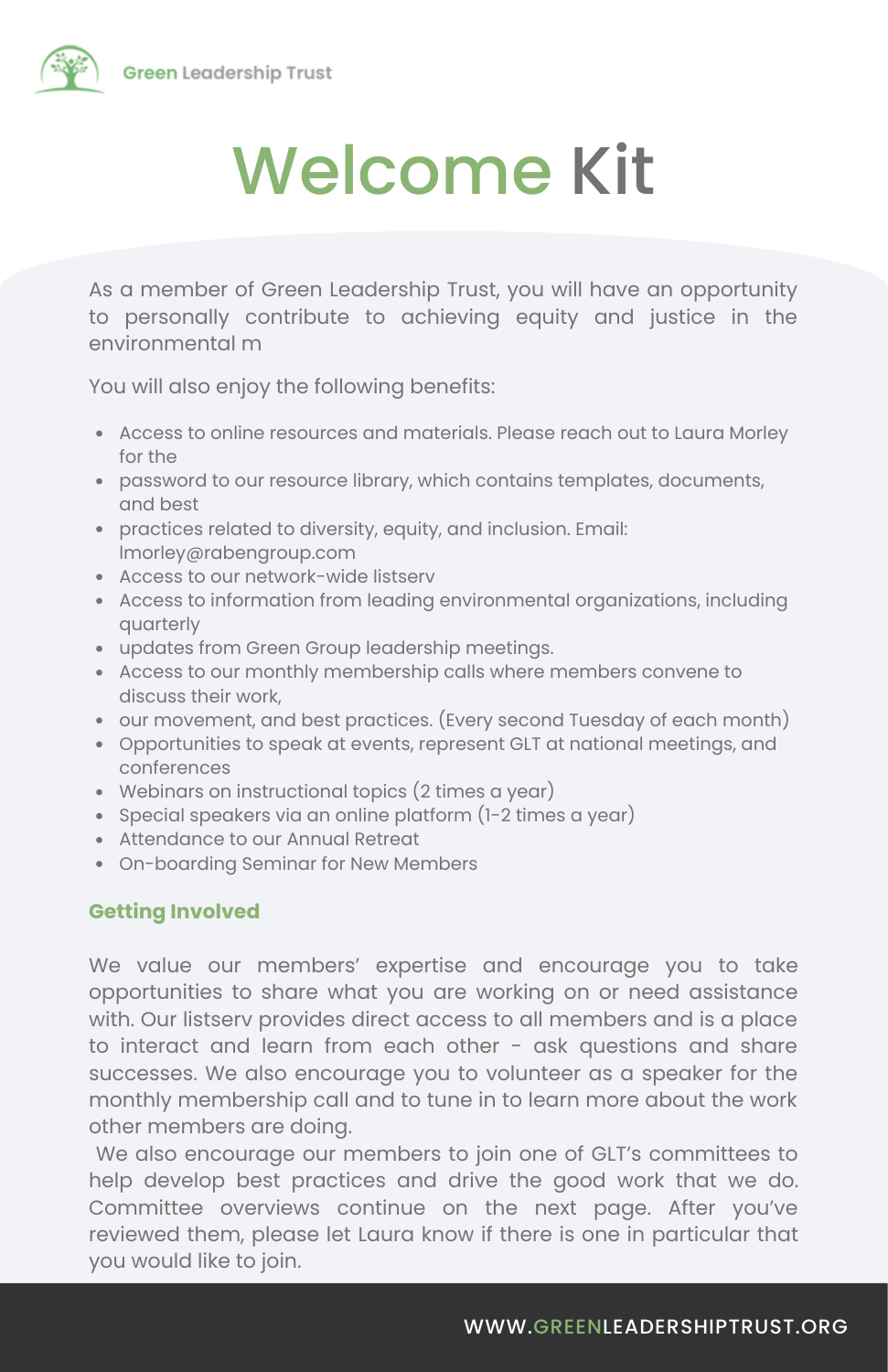

- **Clear Leadership and Value**. The Green Leadership Trust and its mission is well-known, highly regarded, and clearly understood. The Steering Committee focuses on crafting our equity agenda to ensure our actions as board members are coordinated and integrate values of equity and justice. This ensures our core constituencies (our members, our fellow board members, and environmental organizations and their leaders) benefit from and are closely connected to our work.
- **High Levels of Board Engagement**. The Green Leadership Trust is a vibrant community of board members of color and indigenous people. The Capacity Building Committee works to build strong ties between members so that members have robust formal and informal collaborations. The Committee helps to develop a wellcurated set of events and training so that members are skilled, confident, and ready to lead.
- **Membership Growth.** The Trust has a growing roster of members. The Membership Committee develops activities to add members to our network. As more people of color and indigenous people join environmental boards, the pool of potential Trust members grows.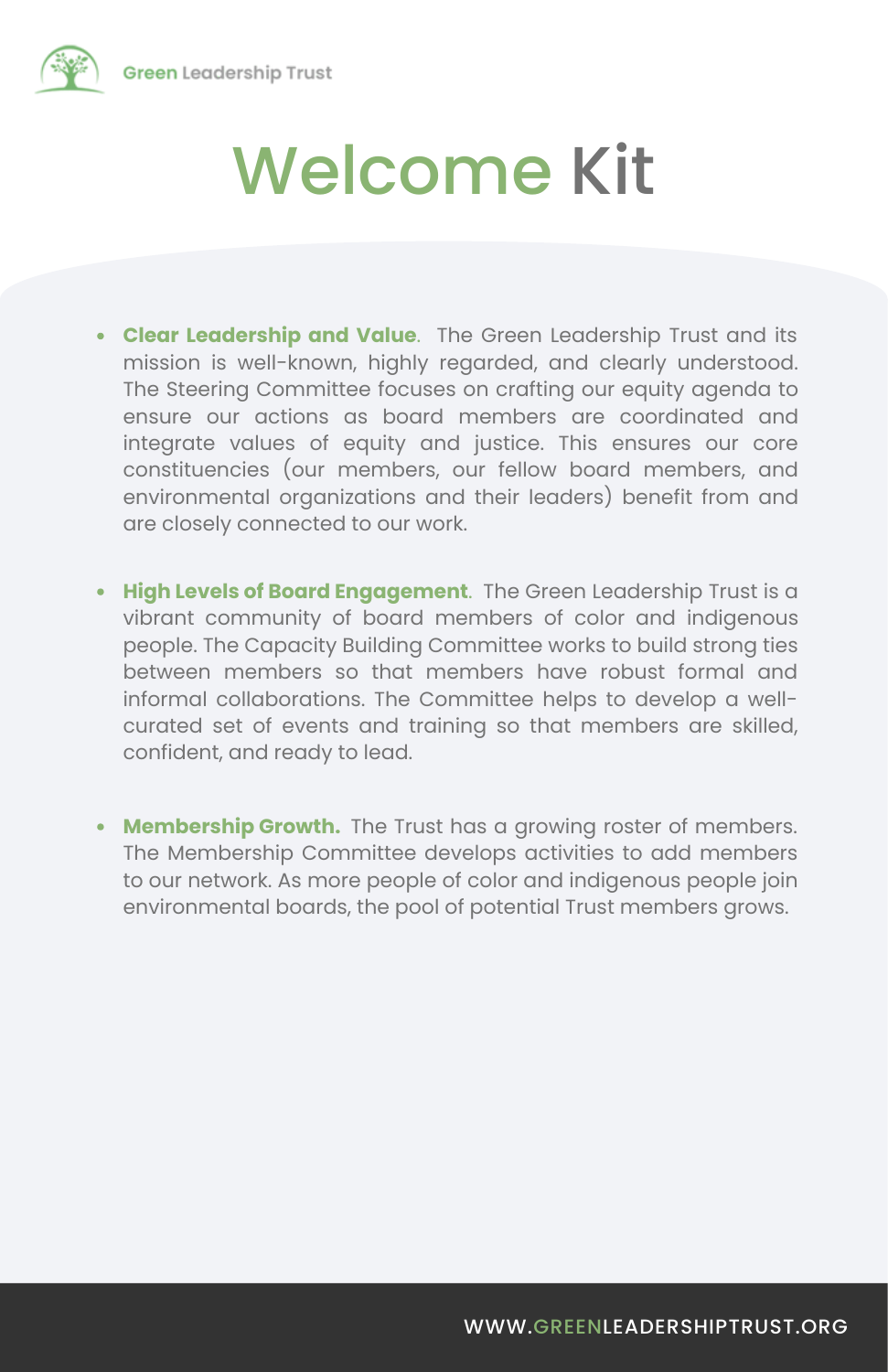

| <b>GLT Members Do:</b>                                                                                                                                                                                                                                                                                                                                     | <b>GLT Members Don't:</b>                                                              |
|------------------------------------------------------------------------------------------------------------------------------------------------------------------------------------------------------------------------------------------------------------------------------------------------------------------------------------------------------------|----------------------------------------------------------------------------------------|
| <b>Drive green boards and</b><br>c-suites to be more diverse by:<br>• Actively promoting Best<br>Practices<br>CEO evaluations"<br>• Recruiting, orienting, and<br>supporting/retaining new<br>board members                                                                                                                                                | Argue for more diversity on<br>boards and c-suites WITHOUT<br>the tools to implement.  |
| <b>Build power by using our role as</b><br>fiduciaries to ensure that we are:<br>convening regularly amongst<br>ourselves to share our<br>strategic thinking and<br>partnering<br>• convening regularly with<br>environmental group leaders<br>(c-suite and boards) to help<br>ground their perspective and<br>accelerate their ability to<br>build power. | <b>Publicly criticize environmental</b><br>organizations that have<br>engaged with us: |
| <b>Build power by using our role as</b><br>fiduciaries to ensure that we are:<br>• Writing op-eds<br>Media and Public appearances<br><b>Generally bringing "Brown</b><br>Gravitas" to the world                                                                                                                                                            | <b>Promote/flack ourselves.</b>                                                        |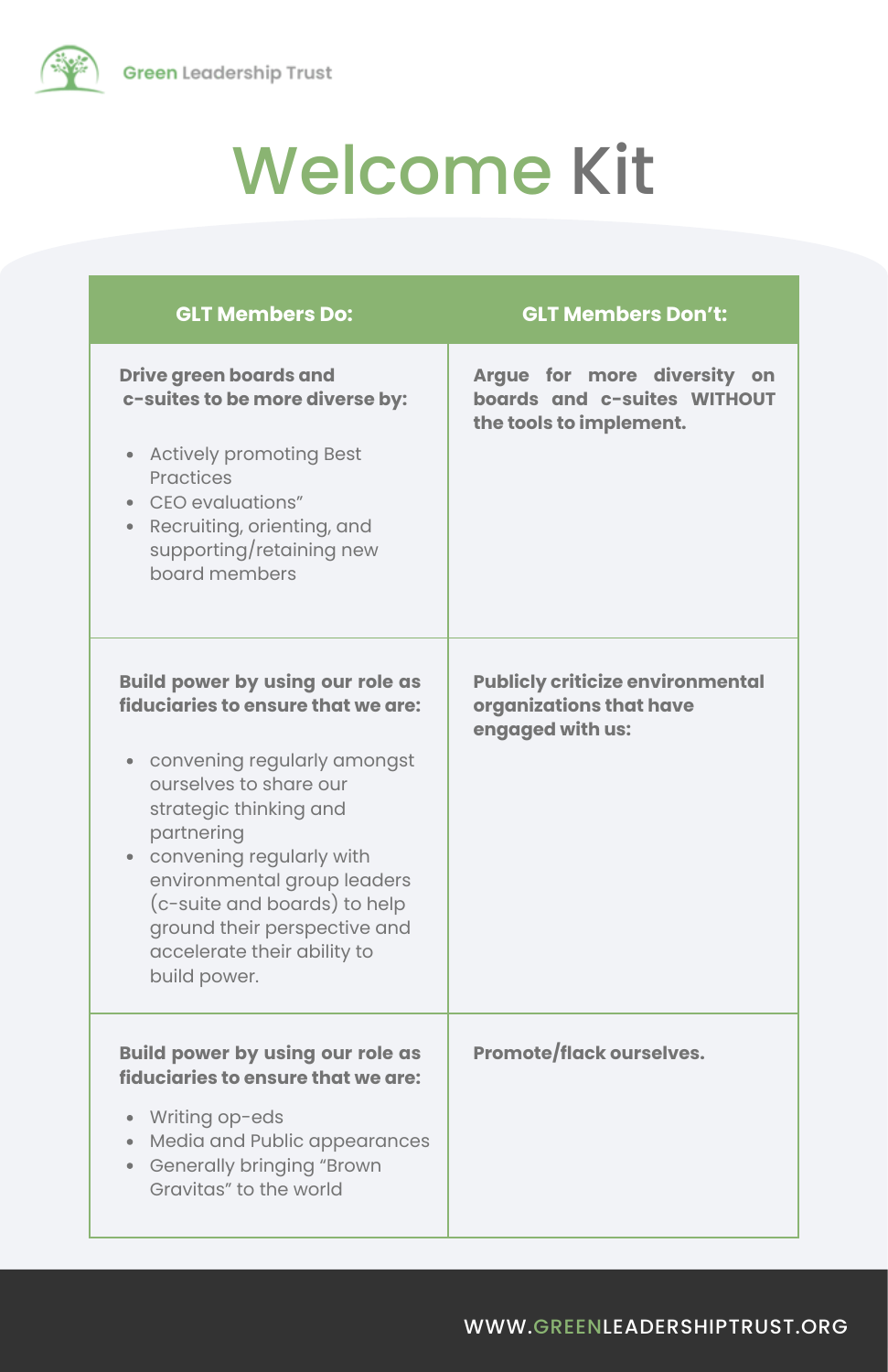

#### **GLT Equity Statement**

To increase equity, GLT effects change at the structural level, beyond campaigns of diversity. We act together as board members of color and indigenous peoples identifying and confronting practices of bias, cultural preference, and homogeneity, to transform the environmental sector. We do this because it is time to realign the narrative about who cares about the environment, who bears the burdens of degradation, and who benefits from inclusiveness at every level. Everyone benefits. And practices of exclusion have kept the profession of environment from achieving its highest potential, to heal, in the world of communities

As leaders, fiduciaries, and members of the environmental community, it is our duty to make equity more than a watchword; to upend the culture that supports the commodification of communities of color and native peoples' voices, experience, and expertise while turning a blind eye to its leadership and capacity to strengthen the sector as long term partners

We envision a world where communities of color and all indigenous peoples are equal owners and users of our movement's tools, networks, and license to live and to lead. We undertake this work as multi-generational environmental leaders for the betterment of all peoples, and for the success of the natural world, our deepest partner and most sacred provider.

#### **As a new member, we ask that you affirm this statement by providing your signature below.**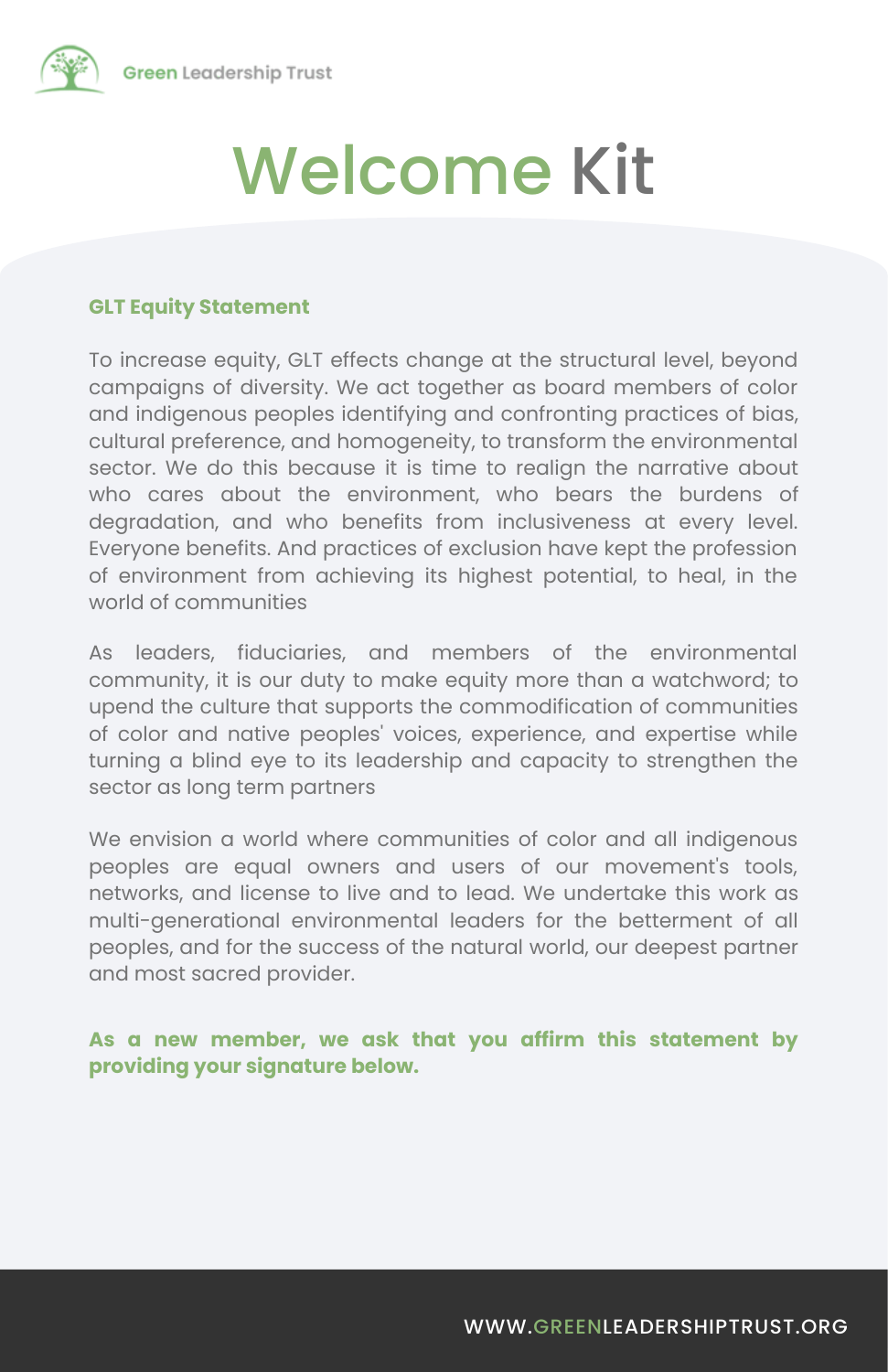

#### **GREEN LEADERSHIP TRUST NEW MEMBER INTAKE FORM**

**Name:**

**E-mail Address:**

**Address:**

**Current US Environmental Board you are serving:**

**Position Held within these Boards:**

**List previous board appointments (if any):**

[WWW.GREENLEADERSHIPTRUST.ORG](https://www.greenleadershiptrust.org/)